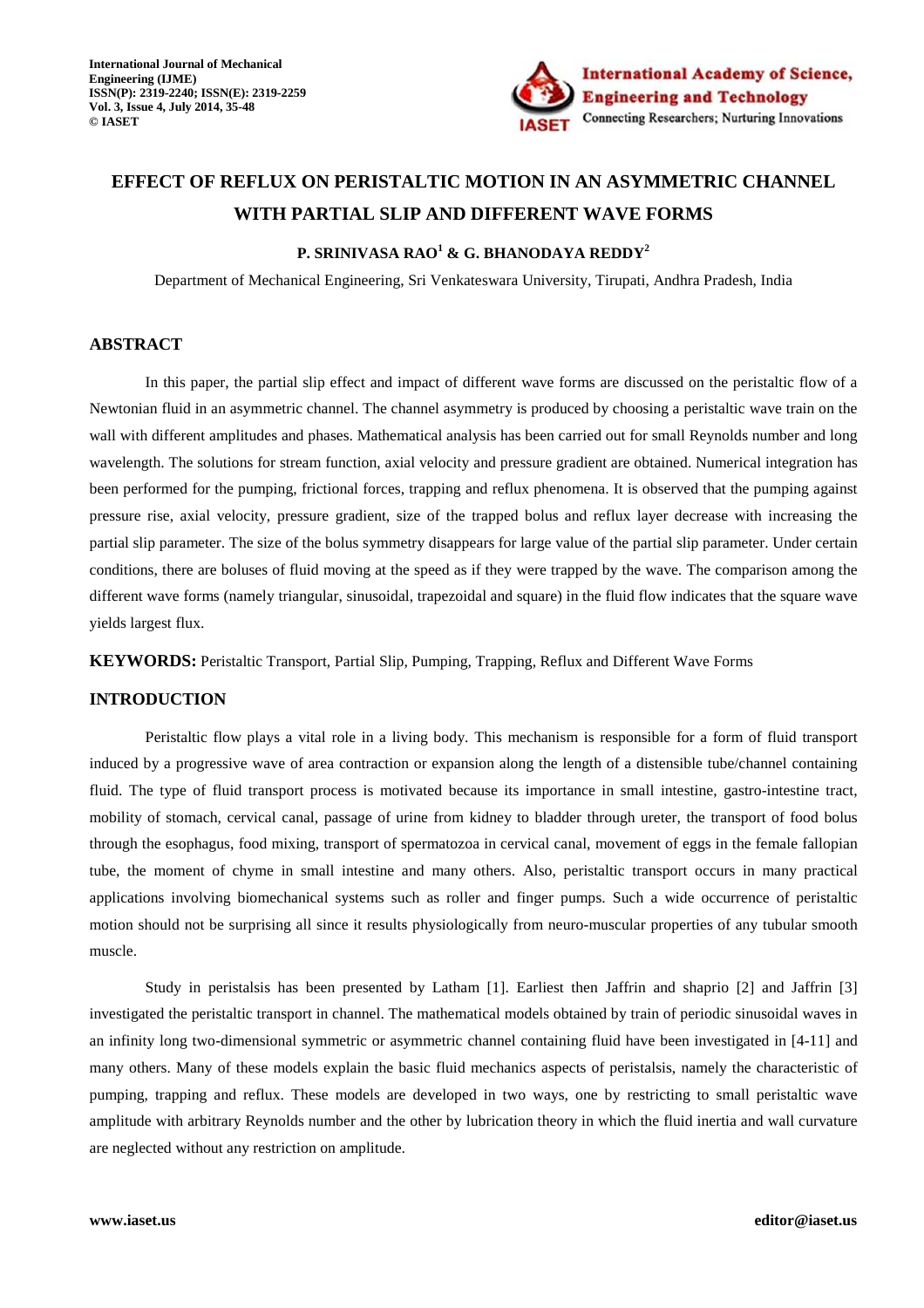The flow analysis in channel with partial slip is well recognized field of investigation due to its occurrence in biomedical Engineering for example in the dialysis of blood in artificial kidney, preservation of food, gaseous diffusion, in transpiration cooling boundary layer control in the flow of blood in the capillaries and for the flow in blood oxygenators. The dynamic interaction of flexible boundary with fluid in peristaltic motion is important from mechanical point of view**.** Beavers and Joseph [12] introduced the concept of partial slip. The slip at the wall is presented through a condition formulated by Saffman [13] which can be viewed as an improved version of the condition by the Beavers and Joseph. Recent literatures on the peristaltic motion with considerations of the nature of the fluid, geometry of the tube/channel, propagating waves and asymmetry are found in [14-22]**.**

The aim of the present study is to investigate the peristaltic transport in a two-dimensional asymmetric channel under the effect of partial slip. The channel asymmetry is generated by choosing the peristaltic wave train on the walls to have different amplitude and phase due to the variation in channel width, wave amplitude and phase differences with different wave forms as introduced by Hayat *et al* [23]. In addition to reproducing the earlier results, we clearly bring out the significance of the pumping characteristics, velocity distribution, pressure gradient, trapping and reflux. The non-dimensional expressions for the different wave forms are considered for pumping and trapping phenomena. The comparison among the four wave forms is carefully analyzed.

**Mathematical Formulation and Solution** 



**Figure 1: Schematic Diagram of a Two-Dimensional Asymmetric Channel** 

We consider the motion of an incompressible viscous fluid in a two-dimensional channel (Figure 1). The sinusoidal wave trains propagating with constant speed *c* along the channel walls are

$$
\overline{Y} = H_1 = \overline{d}_1 + \overline{a}_1 \cos\left[\frac{2\pi}{\lambda} \left(\overline{X} - c\overline{t}\right)\right] \dots \dots \dots \text{upper wall},\tag{1}
$$

$$
\overline{Y} = H_2 = -\overline{d}_2 - \overline{b}_1 \cos\left[\frac{2\pi}{\lambda}(\overline{X} - c\overline{t}) + \phi\right] \dots \dots \text{lower wall.}
$$
\n(2)

#### **Impact Factor (JCC): 3.2766 Index Copernicus Value (ICV): 3.0**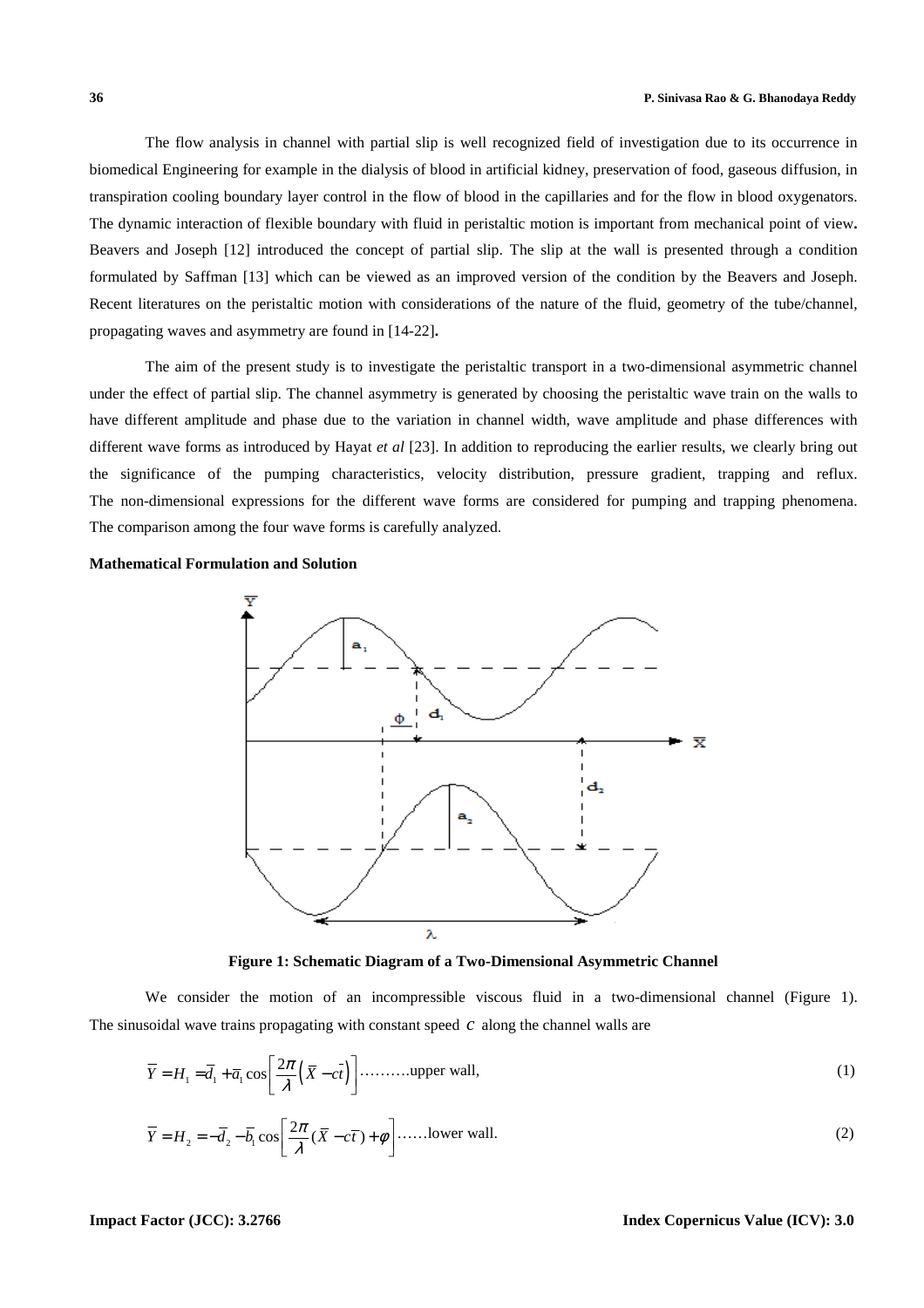where  $\overline{a}_1$  and  $\overline{b}_1$  are the amplitudes of the waves,  $\lambda$  is the wave length,  $\overline{d}_1 + \overline{d}_2$  is the width of the channel, *c* is the velocity of propagation,  $\overline{t}$  is the time and  $\overline{X}$  is the direction of wave propagation. The phase difference  $\phi$  varies in the range  $0 \le \phi \le \pi$  in which  $\phi = 0$  corresponds to symmetric channel with waves out of phase and  $\phi = \pi$  the waves are in phase. Further  $\overline{a}_1$ ,  $\overline{b}_1$ ,  $\overline{d}_2$  and  $\phi$  satisfy the condition  $\overline{a}_1^2 + \overline{b}_1^2 + 2\overline{a}_1 \overline{b}_1 \cos \phi \leq (\overline{d}_1 + \overline{d}_2)^2$ .

The governing equations of motion are given by

$$
\frac{\partial \overline{U}}{\partial \overline{X}} + \frac{\partial \overline{V}}{\partial \overline{Y}} = 0,\tag{3}
$$

$$
\frac{\partial \overline{U}}{\partial \overline{t}} + \overline{U} \frac{\partial \overline{U}}{\partial \overline{X}} + \overline{V} \frac{\partial \overline{U}}{\partial \overline{Y}} = -\frac{1}{\rho} \frac{\partial \overline{P}}{\partial \overline{X}} + \nu \left( \frac{\partial^2 \overline{U}}{\partial \overline{X}^2} + \frac{\partial^2 \overline{U}}{\partial \overline{Y}^2} \right),\tag{4}
$$

$$
\frac{\partial \overline{V}}{\partial \overline{t}} + \overline{U} \frac{\partial \overline{V}}{\partial \overline{X}} + \overline{V} \frac{\partial \overline{V}}{\partial \overline{Y}} = -\frac{1}{\rho} \frac{\partial \overline{P}}{\partial \overline{Y}} + \nu \left( \frac{\partial^2 \overline{V}}{\partial \overline{X}^2} + \frac{\partial^2 \overline{V}}{\partial \overline{Y}^2} \right),
$$
\n(5)

Where  $\overline{U}$  and  $\overline{V}$  are the respective velocity components in the  $\overline{X}$  and  $\overline{Y}$  directions in the fixed frame,  $\overline{P}$  is the fluid pressure,  $\rho$  is the constant density of the fluid and *v* is the kinematic viscosity. We introduce a wave frame  $(\overline{x}, \overline{y})$  moving with velocity *c* away from the fixed frame  $(\overline{x}, \overline{y})$  by the transformations

$$
\overline{x} = \overline{X} - c\overline{t}, \overline{y} = \overline{Y}, \overline{u} = \overline{U} - c, \overline{v} = \overline{V}, \overline{p}(x) = \overline{P}(X, t).
$$
\n(6)

The appropriate non-dimensional variables and parameters are defined as

$$
x = \frac{\overline{x}}{\lambda}, y = \frac{\overline{y}}{\overline{d}_1}, u = \frac{\overline{u}}{c}, v = \frac{\overline{v}}{c}, h_1 = \frac{H_1}{\overline{d}_1}, h_2 = \frac{H_2}{\overline{d}_2}, t = \frac{c}{\lambda}, a = \frac{a_1}{\overline{d}_1}, b = \frac{\overline{b}_1}{\overline{d}_1}, d = \frac{\overline{d}_2}{\overline{d}_1},
$$
  

$$
\delta = \frac{\overline{d}_1}{\lambda}, v = \frac{\overline{v}}{c\delta}, R_e = \frac{c\overline{d}_1}{v}, \psi = \frac{\overline{w}}{c\overline{d}_1}, Da = \frac{k}{d_1^2}.
$$

Using the above non-dimensional variables and parameters Eqs. (3) - (5) in terms of stream function  $\overline{\phantom{a}}$ J  $\backslash$  $\overline{\phantom{a}}$ l ſ ∂  $rac{\partial \psi}{\partial y}, v = -\delta \frac{\partial}{\partial z}$  $\psi\left(u = \frac{\partial \psi}{\partial y}, v = -\delta \frac{\partial \psi}{\partial x}\right)$  is given by

$$
R_e \delta \{\psi_y \psi_{yyx} - \psi_x \psi_{yyy} + \delta^2 (\psi_y \psi_{xxx} - \psi_x \psi_{xy})\} = \psi_{yyy} + 2 \delta^2 \psi_{xxyy} + \delta^4 \psi_{xxxx}.
$$
 (7)

Here and in what follows the subscripts  $x$  and  $y$  denote the partial differentiations.

The corresponding boundary conditions in terms of stream function  $\mathcal{U}$  are defined as

$$
\psi = \frac{q}{2} \text{ at } y = h_1(x) \tag{8}
$$

$$
\psi = -\frac{q}{2} \text{ at } y = h_2(x) \,, \tag{9}
$$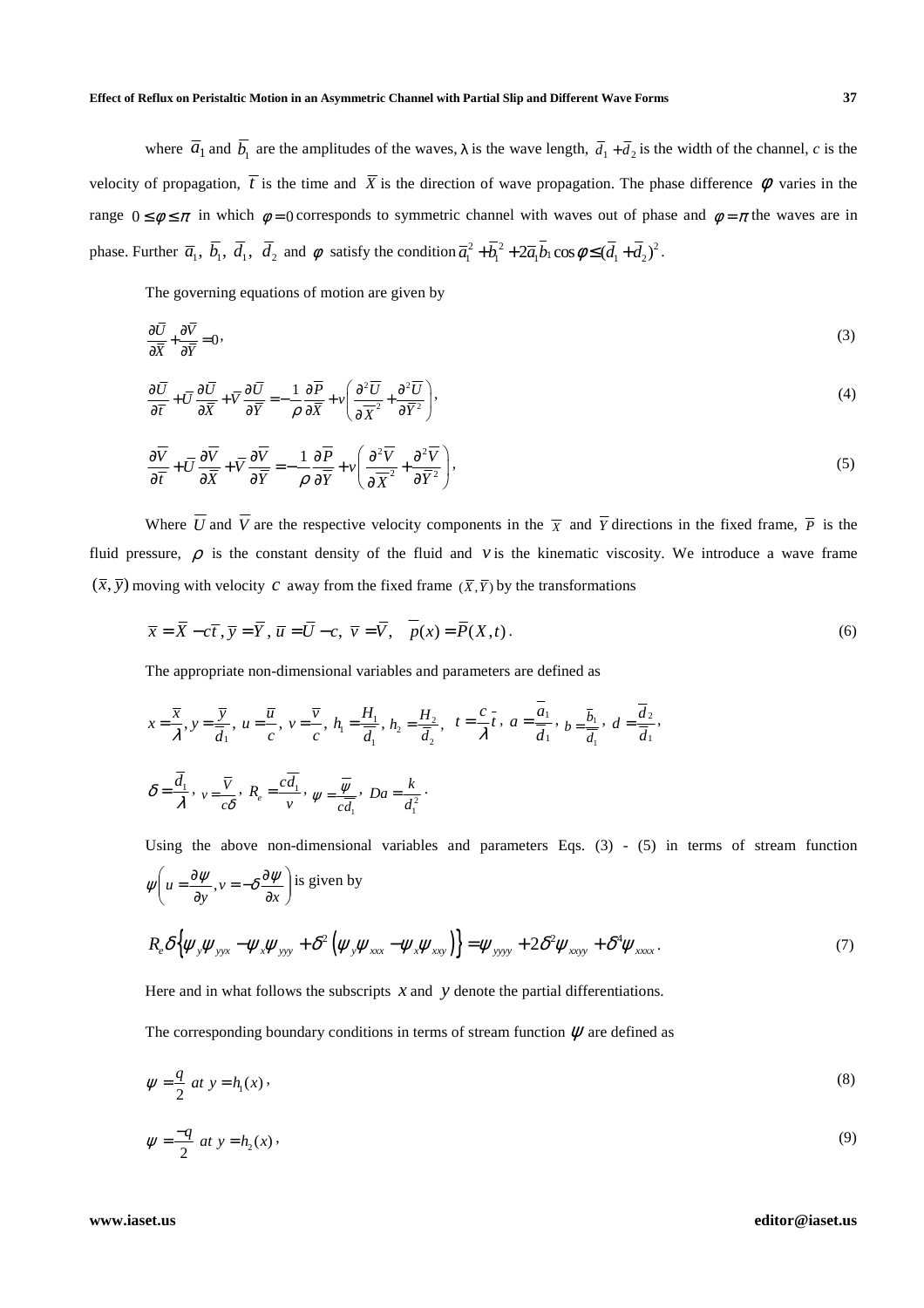**38 P. Sinivasa Rao & G. Bhanodaya Reddy**

$$
\frac{\partial \psi}{\partial y} + \beta \frac{\partial^2 \psi}{\partial y^2} = -1 \, at \, y = h_1(x) \,.
$$

$$
\frac{\partial \psi}{\partial y} - \beta \frac{\partial^2 \psi}{\partial y^2} = -1 \, at \, y = h_2(x) \,, \tag{11}
$$

Where  $\beta$  is a slip parameter, with  $h_1(x) = 1 + a \cos 2\pi x$ , and  $h_2(x) = -d - b \cos (2\pi x + \phi)$ , *q* is the flux in fixed frame and a, b, d and  $\phi$  satisfy the relation  $a^2 + b^2 + 2ab \cos \phi \le (1 + d)^2$ .

Under the assumptions of the long wavelength  $\delta \ll 1$  and low Reynolds number, the Eq. (7) becomes

$$
\psi_{\text{yyy}} = 0. \tag{12}
$$

The solution of Eq.  $(12)$  satisfying the corresponding boundary conditions  $(8)$  to  $(11)$  is

$$
\psi = \frac{(q + h_1 - h_2)}{(h_1 - h_2)^2 (h_1 - h_2 - 6\beta)} (2y^3 - 3(h_1 + h_2) y^2 - 6(h_1 - h_2 - h_1 h_2) y + 6\beta h_1 (h_1 - h_2) - h_1^3 + 3h_1^2 h_2 + \frac{q}{2} + h_1 - y, \tag{13}
$$

In order to check the result obtained above, it can be observed from Eq. (13) that as  $\beta \rightarrow 0$ , the expression of the stream function reduces to that obtained by Ebaid in [9] at zero magnetic parameter. The axial velocity component can be calculated by differentiating (13) w.r.to *y* and given as

$$
u = \frac{6(q + h_1 - h_2)}{(h_1 - h_2)^2 (h_2 - h_1 - 6\beta)} \left( y^2 - (h_1 + h_2) y - h_1 + h_2 + h_1 h_2 \right) - 1
$$
 (14)

For  $h_2 \le y \le h_1$  the flux at any axial station in the fixed frame is

$$
Q = \int_{h_2}^{h_1} (u+1) dy = \int_{h_2}^{h_1} u dy + \int_{h_2}^{h_1} dy = q + (h_1 - h_2).
$$
 (15)

The average volume flow rate over one period  $T = \frac{\lambda}{c}$  $\left(T=\frac{\lambda}{c}\right)$ of the peristaltic wave is defined as

$$
\overline{Q} = \frac{1}{T} \int_{0}^{T} (q + (h_1 - h_2))dt = q + 1 + d
$$
 (16)

The pressure gradient is obtained from the dimensionless momentum equation for the axial velocity  $\frac{dp}{d\theta} = \psi_{yy}$  $\frac{dp}{dx} = \psi_{yy}$  and

substituting for  $\psi$  from (13), we get

$$
\frac{dp}{dx} = \frac{12(q + h_1 - h_2)}{(h_1 - h_2)^2 (h_2 - h_1 - 6\beta)}
$$
\n(17)

Integrating equation (17) over wavelength one obtains

$$
\Delta p_L = \int_0^L \left(\frac{dp}{dx}\right) dx = p_L - p_0. \tag{18}
$$

**Impact Factor (JCC): 3.2766 Index Copernicus Value (ICV): 3.0**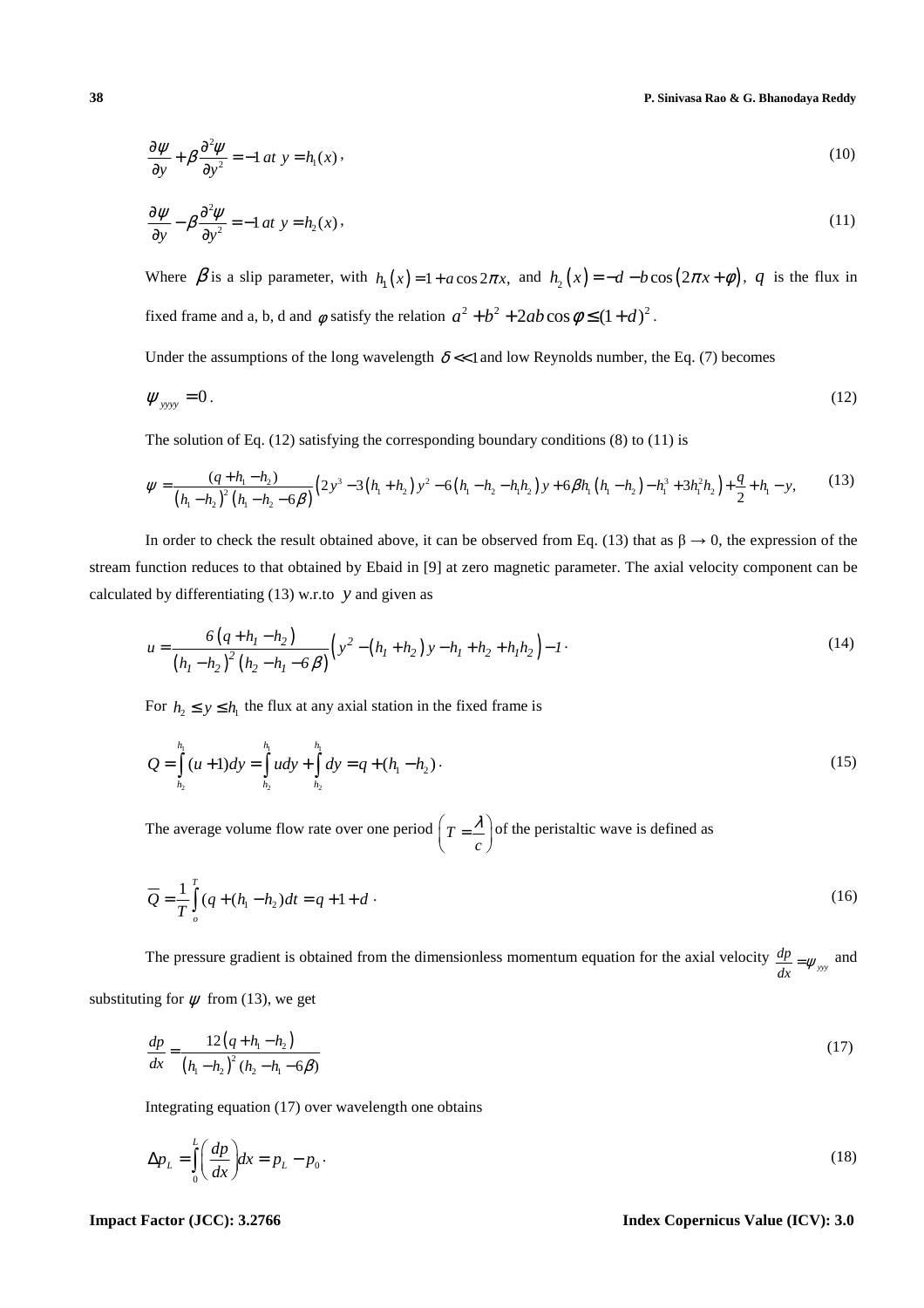The integral in (18) will be independent of time only when L is an integral multiple of  $\lambda$ . In this problem either we have to prescribe  $\Delta p$  or  $\overline{Q}$  and by prescribing either  $\Delta p$  or  $\overline{Q}$  as constants, the flow can be treated as steady. The integral in (18) is evaluated over one wavelength using the values of the integrals given in Appendix and replacing *q* with  $\overline{Q}$  from (16). Finally are have

$$
\Delta p = \frac{(q - 6\beta)}{3\beta^2 \sqrt{L_1}} - \frac{2q(1 + d)}{\beta \sqrt[3]{L_1}} + \frac{(q - 6\beta)}{3\beta^2 \sqrt{L_2}}
$$
(19)

The above expression may be rewritten as

$$
\overline{Q} = \frac{3\alpha\beta\left(\beta\Delta p\sqrt{L_1} + 2\left(\sqrt{L_1} + \sqrt{L_2}\right)\right)}{\sqrt{L_2}\left(\sqrt{L_1} - 6(1+d)\right) + \sqrt[3]{L_1}} + 1 + d.
$$
\n(20)

The results for the corresponding symmetric channel can be obtained from our results by putting  $a = b$ ,  $d = 1$  and  $\phi = 0$ . Eq. (20) reduces to Poiseuille law for a channel of straight walls when  $\Delta p < 0$ ,  $a = b = 0$  and for a channel with peristaltic waves with same amplitude and in phase when  $a = b$  and  $\phi = \pi$ .

The frictional forces at  $y=h_1$  and  $y=h_2$  are denoted by

$$
F_1 = \int_0^1 -h_1^2 \left(\frac{dp}{dx}\right) dx\,,\tag{21}
$$

$$
F_2 = \int_0^1 -h_2^2 \left(\frac{dp}{dx}\right) dx \,. \tag{22}
$$

#### **DISCUSSIONS OF THE RESULTS**

#### **Velocity Distribution and Pressure Gradient**

The maximum velocity occurs at  $v = \frac{h_1 + h_2}{h_1}$ 2  $y = \frac{h_1 + h_2}{2}$ . From Eq. (14) we obtain

$$
u_{\max} = \frac{3\left(1+d-\overline{Q}\right)\left(h_2-h_1\right)\left(4-h_2+h_1\right)+\left(h_1-h_2\right)^2\left(12\left(\beta-1\right)-h_1+h_2\right)}{2\left(h_1-h_2\right)^2\left(h_2-h_1-6\beta\right)}.
$$
\n(23)

The variation of the velocity *u* with *y* is computed from Eq. (14) for different values of  $\beta$  and  $\overline{Q}$  in Figure 2 for three different cases when the amplitude of the peristaltic wave on the upper and lower walls is same  $a = 0.5$ ,  $b=0.5$ , channel width  $d = 1$  and phase shift  $\phi = \pi/3$ . In Figure 2(a) for  $\overline{Q} = 1$ , it is observed that the velocity *u* decreases with increasing the slip parameter  $\beta$ . Figure 2(b) shows the variation of velocity *u* for various mean flux  $\overline{Q}$  when  $\beta = 0.1$ . We also noted that the velocity *u* increases with increasing the mean flux  $\overline{0}$ . The variation of the pressure gradient  $dp/dx$ with *x* is calculated from Eq. (17) for different values of partial slip  $\beta$  and mean flux  $\overline{Q}$  with  $a = 0.5$ ,  $b = 0.5$ ,  $\phi = \pi/6$ and  $d = 1$ , this is depicted in Figure 3. Figure 3(a) displays the result of the slip parameter  $\beta$  when  $\overline{Q} = 1$ . We observed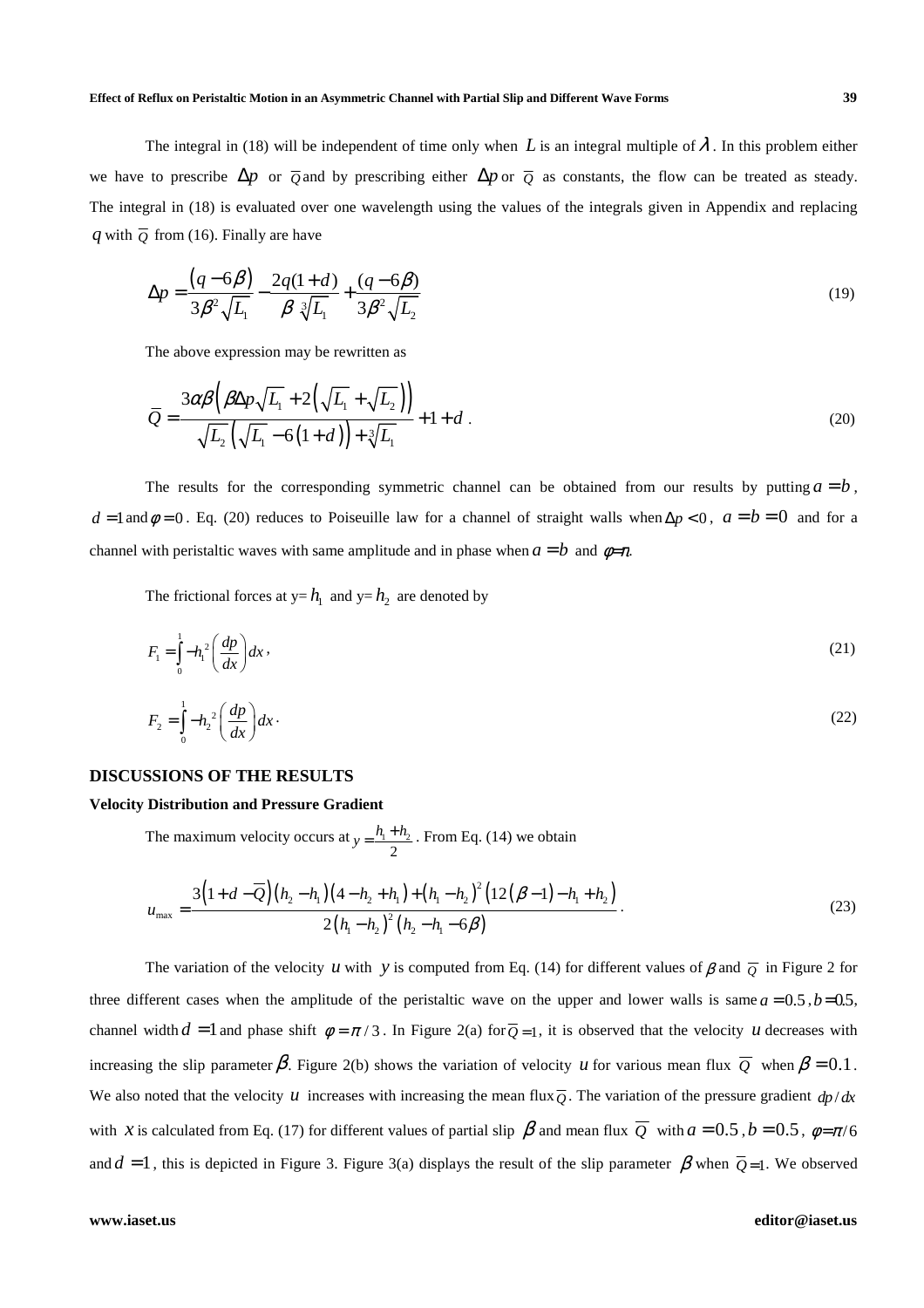that the pressure gradient  $dp/dx$  decreases with increasing  $\beta$ . Moreover the pressure gradient decreases when we go from the nonporous case to the porous one. The effect of the mean flux  $\overline{Q}$  is drawn in Figure 3(b) when  $\beta = 0.1$ . It can be seen that the pressure gradient increases with decrease in mean flux  $\overline{O}$ .

### **Pumping Characteristics**

The characteristic feature of a peristaltic motion is pumping against pressure rise.

At  $\overline{Q} = 0$ , we note from Eq. (20) that

$$
\Delta p_{\text{max}} = \frac{-\left(1+d\right)\left(\sqrt{L_2}\left(\sqrt{L_1}-6\left(1+d\right)\right)+\sqrt[3]{L_1}\right)-6\alpha\beta\left(\sqrt{L_1}+\sqrt{L_2}\right)}{3\beta\sqrt[3]{L_1}},\tag{24}
$$

$$
\overline{Q}_{max} = \frac{6\alpha\beta\left(\sqrt{L_1} + \sqrt{L_2}\right)}{\sqrt{L_2}\left(\sqrt{L_1} - 6(1+d)\right) + \sqrt[3]{L_1}} + 1 + d \tag{25}
$$

For  $\Delta p = 0$ , we have free pumping. When  $\Delta p > \Delta p_{max}$  one gets negative flux and when  $\Delta p < 0$ , we get  $\overline{Q} > \overline{Q}_{max}$  as the pressure assists the flow which is known as co-pumping. The complete occlusion occurs when  $a^2 + b^2 + 2ab\cos\phi = (1+d)^2$  and in the case the fluid is pumped as a positive displacement pump with  $\overline{Q} = 1+d$ .

Figure 4 depicts the variation of the dimensionless pressure rise  $\Delta P_\lambda$  versus the variation of time-average flux  $\overline{Q}$  is computed from Eq. (19) for different values of  $\beta$  and  $\phi$  when a=0.5, b=0.5 and d=1. The graph is sectored so that the quadrant (I) designated as region the peristaltic pumping ( $\overline{Q} > 0$  and  $\Delta P_\lambda > 0$ ). Quadrant (II) is denoted the augmented flow when  $\overline{Q} > 0$  wet  $\Delta P_{\lambda} < 0$ . Quadrant (IV) such that  $Q < 0$  and  $\Delta P_{\lambda} > 0$  is called retrograde (or) backward pumping. Figure 4(a) is presented to explore the effect of  $\beta$  on pressure rise  $\Delta p$  with time-average flux  $\overline{\rho}$  when  $\phi = \pi/3$ . It is clear that the peristaltic pumping rate decreases with increasing the values of the slip parameter  $\beta$  and also opposite behavior in backward pumping. Figure 4(b) depicted the variation of  $\phi$  on  $\Delta p$  with  $\overline{O}$  when  $\beta = 0.1$ . It is noted that an increases in the phase difference  $\phi$  results to decrease in the peristaltic pumping rate.

The variation of time-average flux  $\overline{Q}$  with the width of the channel d (Figure 5) is calculated from Eq. (20) for fixed a=0.9, b=0.5,  $\phi = \pi/3$  and  $\beta = 0.1$ , is presented in Figure 5(a) for different values of  $\Delta p$  and it is observed that for ∆*p* the flux rate increases when the distance *d* between the walls decrease. For ∆*p* , *Q* increases for some *d* in the beginning but it starts decreasing for large  $d$ , this is because the poiseuille flow due to pressure loss dominates the peristaltic flow. The variation of time-average flux  $\overline{\rho}$  as a function  $\phi = \phi / \pi$ , (normalized phase difference), is calculated from Eq. (20) for different values of  $\Delta p$  and presented in Figure 5(b) when a=0.5, b=0.5, d=1 and  $\beta$ =0.1. We observe that when  $\phi = 0$ ,  $\overline{Q}$  is maximum and it decreases as  $\phi$  increases, for  $\Delta p > \Delta p_{\text{max}}$ , even for  $\phi = 0$ . When  $\Delta p = 0$  for (free pumping case), we observe that  $\overline{Q}$  is zero for some  $\overline{\phi}$  when peristaltic wave are in phase, the cross section of the

# **Impact Factor (JCC): 3.2766 Index Copernicus Value (ICV): 3.0**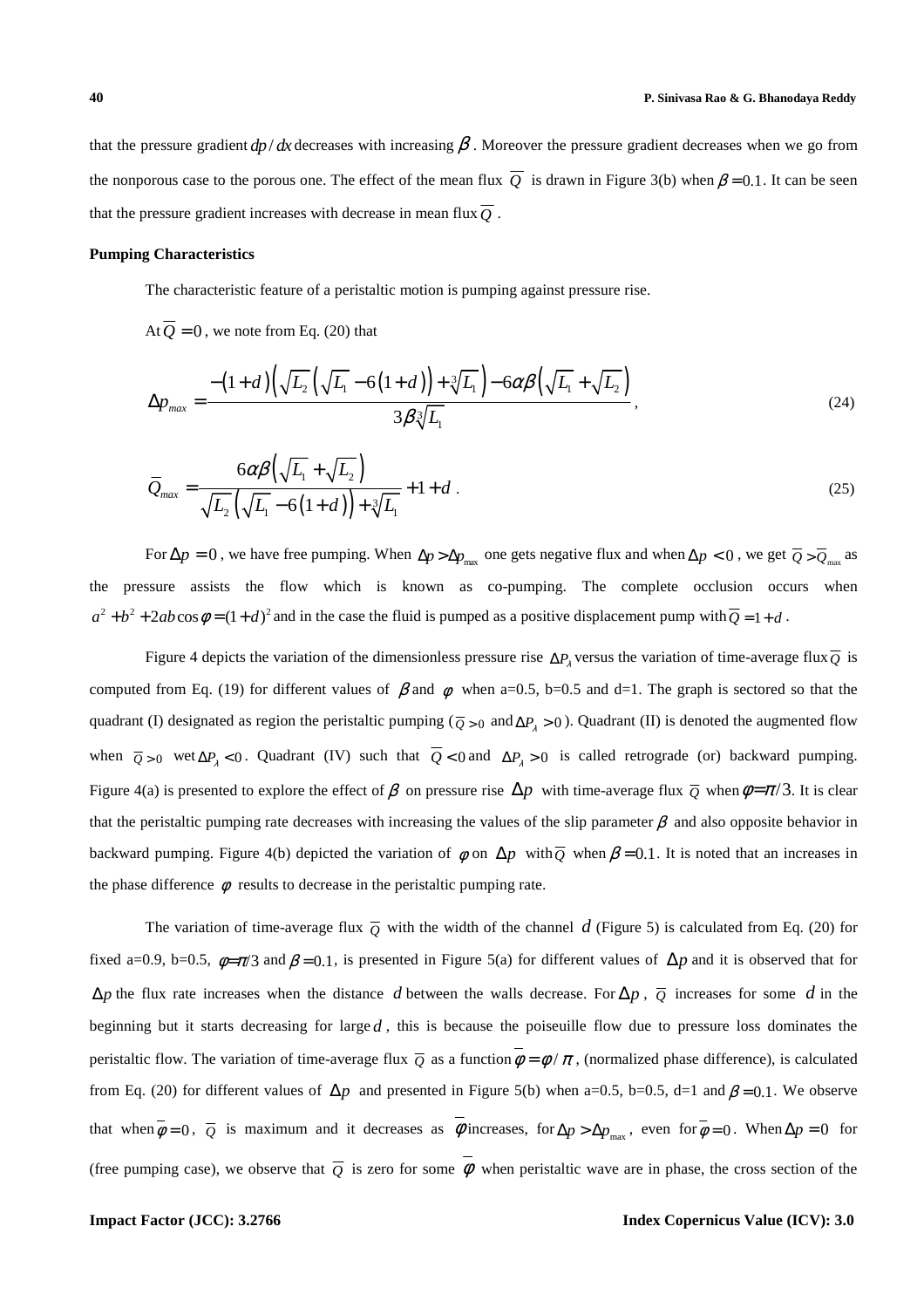#### **Effect of Reflux on Peristaltic Motion in an Asymmetric Channel with Partial Slip and Different Wave Forms 41**

channel is same through out. The results of Mishra [5] agree with our results described above. In Figure 6 investigated the square wave has given great result compare with triangular, sinusoidal and trapezoidal wave in the pressure gradient.

#### **Tapping Criterion**

It has been shown in [3] that under certain conditions, the streamlines  $\psi = 0$  at the central line split to enclose a bolus of fluid particles circulating along closed streamline. This bolus moves at the wave velocity and therefore appears to be trapped by the wave. A criterion for the presence of trapping is the existence of stagnation points in the wave frame which are located at the intersection of the curve  $\psi = 0$  and the central line.

The axial velocity component at the centre line is obtained by setting  $y = 0$  in the Eq. (14) and the stagnation points are given by

$$
u(x,0) = \frac{6(1+d-\overline{Q}+h_1(x)-h_2(x))(h_1(x)-h_2(x)+h_1(x)h_2(x))+(h_1(x)-h_2(x))^3-6\beta(h_1(x)-h_2(x))^2}{(h_1(x)-h_2(x))^2(h_2(x)-h_1(x)-6\beta)}.
$$
\n(26)

The steam lines are plotted for the amplitude of the peristaltic wave on the upper and lower walls when  $a = 0.5$ , *b*=0.5 and *d* = 1. The effect of stream lines for the mean flux  $\overline{Q}$  is plotted in Figure 7 when  $\phi = 0$  and  $\beta = 0.1$ . It is observed that the size of the trapping bolus increases with increasing the mean flux $\overline{O}$ . Figure 8 shows the variation of different values of slip parameter  $\beta$  with  $\phi = 0$  and  $\overline{O} = 1.5$ . It is noted that the area of trapping bolus decreases with increasing  $\beta$  ( $0 \le \beta \le 0.1$ ) and bolus disappears for  $\beta = 0.1$ . The effect of the phase shift  $\phi$  ( $0 \le \phi \le \pi$ ) is drawn in Figure 9 when  $\beta = 0.1$  and  $\overline{O} = 1.5$ . We found that the volume of the trapping bolus appearing at the central region for  $\phi$ =0 moves towards left and it decreases as  $\phi$  increases. Further the bolus disappears at  $\phi = \pi$ .

## **Reflux Criterion**

It has been shown in the studies [3, 5] that under certain condition the fluid particles near the walls have a mean speed of advance opposite to the main flow. This phenomenon may explain the ureteral reflux named after the observation that bacteria sometimes travel from the bladder to the kidneys in opposite direction to the main urine flow.

$$
\frac{\overline{Q}}{\overline{Q}_{max}} = \frac{3\alpha\beta\left(\beta\Delta p\sqrt{L_1} + 2\left(\sqrt{L_1} + \sqrt{L_2}\right)\right) + (1+d)\left(\sqrt{L_2}\left(\sqrt{L_1} - 6(1+d)\right) + \sqrt[3]{L_1}\right)}{6\alpha\beta\left(\sqrt{L_1} + \sqrt{L_2}\right) + (1+d)\left(\sqrt{L_2}\left(\sqrt{L_1} - 6(1+d)\right) + \sqrt[3]{L_1}\right)}.
$$
\n(27)

The relation between  $Q/\overline{Q}_{\text{max}}$  with the slip parameter  $\beta$  is depicted in Figure 10 for different values of the phase shift  $\phi$  with  $a = 0.5$ ,  $b = 0.5$ ,  $d = 1$ and  $\Delta p = 0.6$ . We observed that the reflux zone exists near the upper wall and the reflux layers and also trapping region increases with increasing  $\phi$  . The variation of  $Q/\overline{Q}_{\max}$  with channel width  $d$  is plotted in Figure 11 for different pressure rise  $\Delta p$  with  $a = 0.5$ ,  $b = 0.5$ ,  $\phi = \pi/6$  and  $\beta = 0.1$ . We note that the reflux zone is formed near the upper wall for  $\Delta p < 0$ , while it is formed near the lower one for  $\Delta p > 0$  and the trapping in the lower wall occurs for  $\Delta p < 0$ , while for the upper wall occurs for  $\Delta p > 0$  and also neither trapping nor reflux occurs for  $\Delta p = 0$ . The effect of trapping and reflex layers increase in the upper wall when  $(\Delta p < 0)$  and decreases in the lower wall when  $(\Delta p > 0)$  by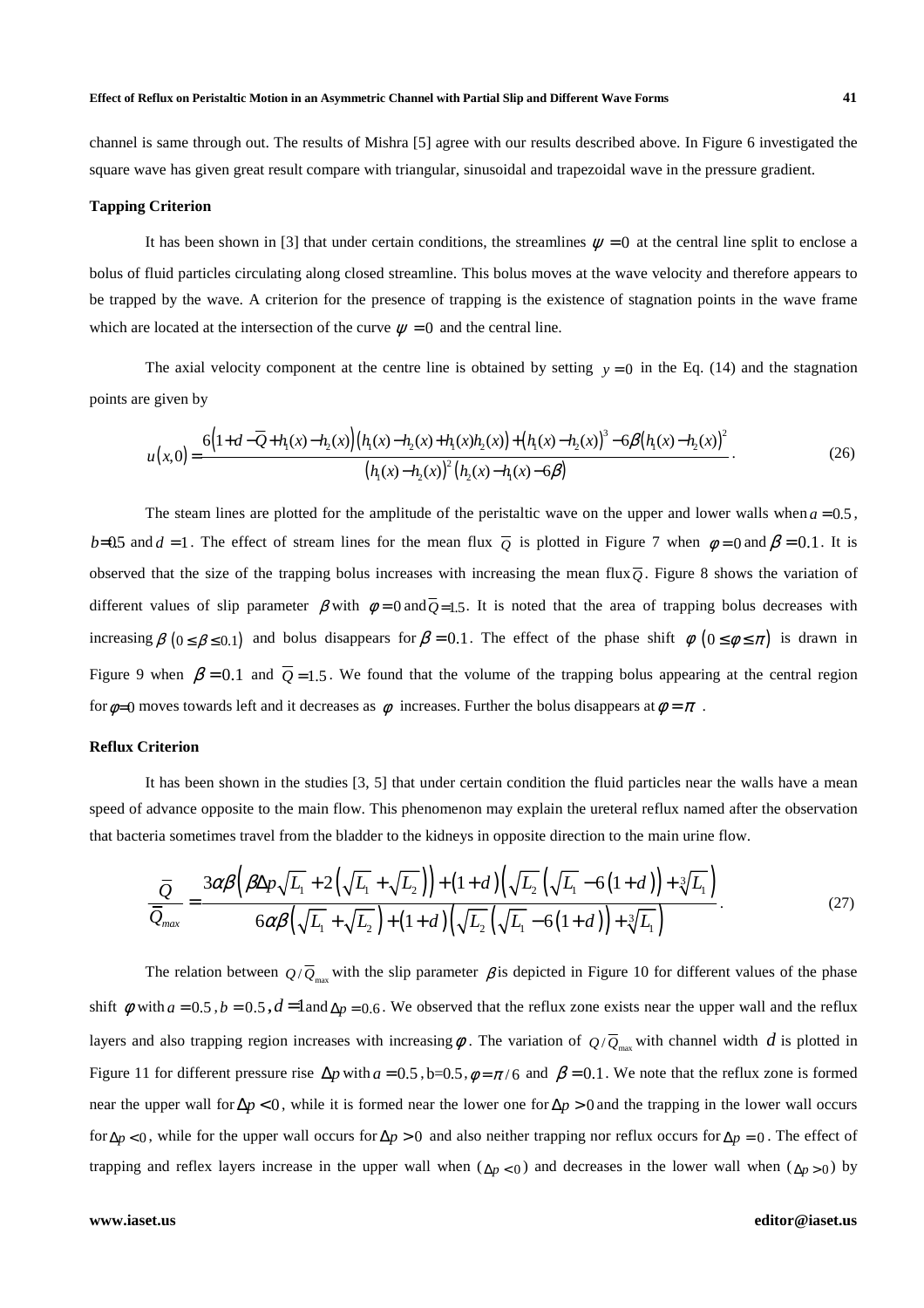increasing the pressure rise  $\Delta p$  respectively. Form Figure 12, the variation on  $Q/\overline{Q}_{max}$  with the phase shift  $\phi$  for different values of the slip parameter  $\beta$  with  $a = 0.5$ ,  $b = 0.5$ ,  $d = 0.5$  and  $\Delta p = 0.5$ . It is concluded that the reflux zone exists near the lower wall, trapping occurs near the upper wall and also reflux layers and trapping increase with increasing  $\beta$ .

# **CONCLUSIONS**

A mathematical model for the peristaltic transport of a Newtonian fluid in an asymmetric channel bounded by partial slip is presented. The important fluid mechanics phenomena of peristaltic transport, the axial velocity, pressure gradient, the pumping characteristics, the trapping, the variation of averaged flux with pressure rise and different wave forms as functions of the asymmetric motility parameters are discussed with the help of a simple analytic solution. The method followed here is different form earlier methods due to Jaffrin [3] and Mishra [5]. The results obtained by us agree with their results. More the effects due to partial slip arising through different wave forms are studied with ease through our analysis. The rigid wall gives more rates of flux and bigger trapping zone and reflux layer than the partial slip. The square wave form has other wave forms. Thus it is hoped that the present analysis may be used with confidence to describe the flow in roller pumps and in the gastro-intestinal tract with proper geometric modification.

## **APPENDIX**

$$
\int_{0}^{2\pi} \frac{d\theta}{\alpha + \beta \cos \theta + \gamma \sin \theta} = \frac{2\pi}{\sqrt{\alpha^2 - \beta^2 - \gamma^2}}, \ \alpha > \sqrt{\beta^2 + \gamma^2}
$$

$$
\int_{0}^{2\pi} \frac{d\theta}{(\alpha + \beta \cos \theta + \gamma \sin \theta)^2} = \frac{2\pi \alpha}{(\alpha^2 - \beta^2 - \gamma^2)^{\frac{3}{2}}},
$$

$$
\int_{0}^{2\pi} \frac{d\theta}{(\alpha + \beta \cos \theta + \gamma \sin \theta)^3} = \frac{\pi (2\alpha^2 + \beta^2 + \gamma^2)}{(\alpha^2 - \beta^2 - \gamma^2)^{\frac{5}{2}}},
$$

$$
L_1 = (1 + d)^2 - (\alpha^2 + b^2 + 2ab \cos \phi),
$$

$$
L_2 = (1 + d + 6\beta)^2 - (\alpha^2 + b^2 + 2ab \cos \phi),
$$

#### **Definition of Wave Shapes**

The non-dimensional expressions of the considered wave forms are given by the following equations:

Sinusoidal Wave

$$
h_1(x) = 1 + a\sin(2\pi x),
$$

$$
h_2(x) = -d - b\sin(2\pi x + \phi).
$$

• Triangular Wave

$$
h_1(x) = 1 + a \left\{ \frac{8}{\pi^3} \sum_{m=1}^{\infty} \frac{(-1)^{m+1}}{(2m-1)^2} \sin[(2m-1)x] \right\},\,
$$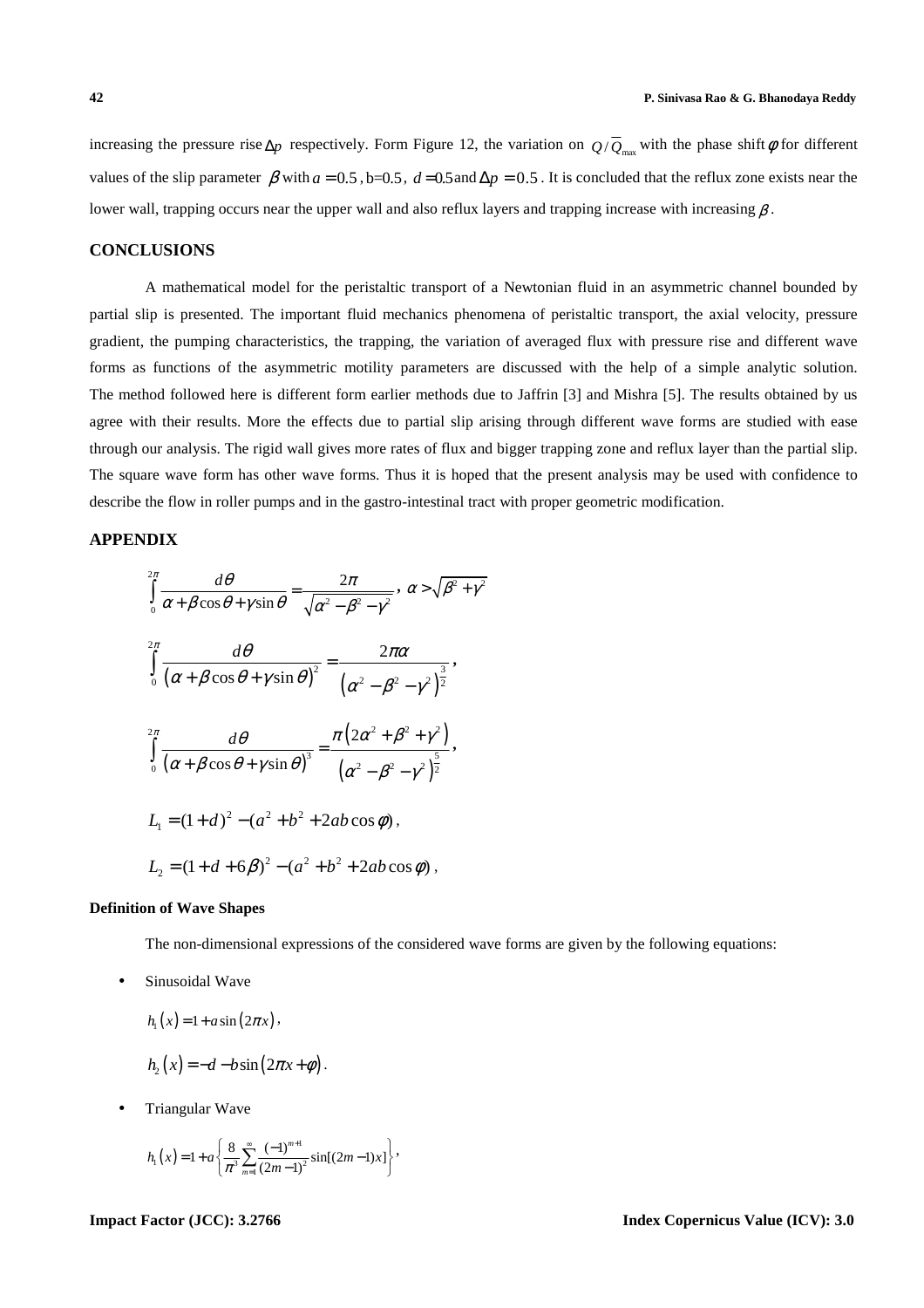$$
h_2(x) = -d - b \left\{ \frac{8}{\pi^3} \sum_{m=1}^{\infty} \frac{(-1)^{m+1}}{(2m-1)^2} \sin[(2m-1)x + \phi] \right\}.
$$

Square Wave

$$
h_1(x) = 1 + a \left\{ \frac{4}{\pi} \sum_{m=1}^{\infty} \frac{(-1)^{m+1}}{(2m-1)} \cos[(2m-1)x] \right\},\,
$$
  

$$
h_2(x) = -d - b \left\{ \frac{4}{\pi} \sum_{m=1}^{\infty} \frac{(-1)^{m+1}}{(2m-1)} \cos[(2m-1)x + \phi] \right\}.
$$

• Trapezoidal Wave

$$
h_{1}(x) = 1 + a \left\{ \frac{32}{\pi^{2}} \sum_{m=1}^{\infty} \frac{\sin \frac{\pi}{8} (2m-1)}{(2m-1)^{2}} \sin[(2m-1)x] \right\},\newline h_{2}(x) = -d - b \left\{ \frac{32}{\pi^{2}} \sum_{m=1}^{\infty} \frac{\sin \frac{\pi}{8} (2m-1)}{(2m-1)^{2}} \sin[(2m-1)x + \phi] \right\}
$$

# **REFERENCES**

- 1. T.W. Latham, Fluid motion in peristaltic pump, M.S. Thesis, MIII, Cambridge, MA, 1966.
- 2. M.Y. Jaffrin, A.H. shapiro, Peristaltic pumping, Ann, Riv. Fluid Mech. 3(1971) 13-36.
- 3. Michel. Y. Jaffrin, Inertia and streamlines curvature effects on peristaltic pumping, Int. **J**. Engg. Sci., 11(1973) 681-699.

.

- 4. A.H. Shapiro, M.Y. Jaffrin, S.L. Wavelength at low Reynolds number, J. Fluid Mech. 37(1969) 799-825.
- 5. M. Mishra, A. Ramachardra Rao, Peristaltic transport of Newtonian fluid in an asymmetric channel, ZAMP. 54 (2003) 532-550.
- 6. C. Pozrikidis, A study of peristaltic flow, J. Fluid Mech. 180(1987) 515-527.
- 7. G. Radha krishnamacharya, Long wave length approximation to peristaltic motion of a power-law fluid. Rheol. Acta 21 (1982) 30-35.
- 8. Abd El-Naby Att, El-Misiery AEM, Effect of an endoscope and generalized Newtonian fluid on peristaltic motion. Appl. Math. Comput. 128(2002) 19-35.
- 9. A Ebaid, Effects of magnetic field and permeable wall condition on the peristaltic transport of a Newtonian fluid in asymmetric channel, Physics letters A 372(2008) 4493-4499.
- 10. L.M. Srivastava, V.P. Srivastava, Peristaltic transport of a non-Newtonian fluid: Applications to the vas deferens and small intestine, A.M. Biomed. Eng. 13(1985) 137-153.
- 11. M.V.Subba Reddy, A. Ramachandra Rao, S. Sreenadh, Peristaltic motion of a power-law fluid in an asymmetric channel, Int. J. Non-Linear Mech. 42(2007) 1153-1161.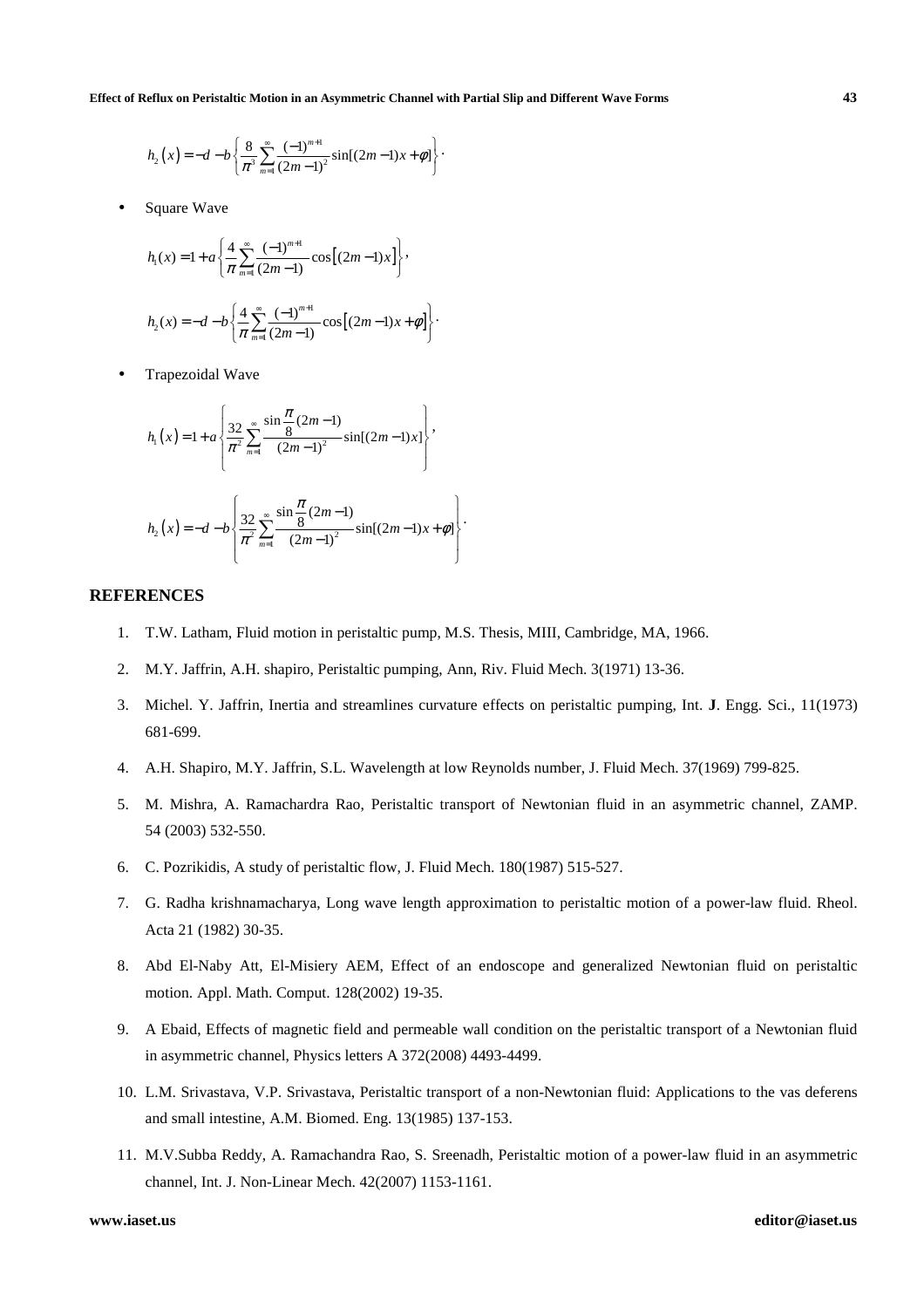- 12. G.S. Beavers, D.D. Joseph, Boundary conditions at a naturally permeable wall. J. Fluid Mech. 30 (1967) 197-207.
- 13. SAFFMAN, P.G., 1971, On the boundary condition at the surface of porous medium. Studies in Applied Mathematics, L. 93 (1971).
- 14. K.Vajravelu, S. Sreenadh, K. Hemadri Reddy and K. Murugesan, Peristaltic transport of a Casson fluid in contact with a Newtonian fluid in a circular tube with permeable wall, Int. J. fluid Mech. Res, 36(2009)244-254.
- 15. T. Hayat, M.V. Qureshi and Q. Hussiain, Effect of the peristaltic flow of an electrically conducting fluid in a porous space, Appl. Math. Modelling 33(2009)1862-1873.
- 16. EF. Elshehaway, N.T. Eldabe, A. Ebaid, Peristaltic transport in an asymmetric channel through a porous medium, Appl. Math. comput. 182(2006) 140-150.
- 17. M. Kothandapani, S. Srinivas, Nonlinear peristaltic transport in an inclined asymmetric channel through a porous medium, Phys. Lett. A372 (2008) 1265.
- 18. Kh.s. Mekhemier, Nonlinear peristaltic transport through a porous medium in an inclined planner channel. J. Porous Media, 6(2003)189.
- 19. J. C. Misra, S.K. Pandey, A mathematical model for esophageal Swallowing of a food-bolus, Math. Comput. Model 33(2001) 997-1009.
- 20. S. Nadeem, Noreen Sher Akbar, Naheeda Bibi, Sadaf Ashiq, Influence of heat and Mass transfer on peristaltic flow of a third order fluid in a diverging tube, Commun. Nonlin. Sci. Num. Simul. 15(2010) 2916-2931.
- 21. T.Hayat, Q. Hussian, N. Ali, Influence of partial slip on the peristaltic flow in a porous medium, Physica A 387(2008) 3399-3409.
- 22. Prasanna Harivaran, Seshadri, Rupek, Benerjee. Peristaltic transport of non-Newtonian fluid in a diverging tube with different wave forms, Math. Comput. Model. 48 (2008) 998-1017.
- 23. T. Hayat, Nasir Ali, Zaheer Abbas, Peristaltic flow of a micropoalr fluid in a channel with different wave forms. Phys. Lett. A 370(2008)331-344.
- 24. K. Vajravelu, S. Sreenadh, K. Rajanikanth, Changhoon Lee. Peristaltic transport of a Williamson fluid in asymmetric channels with permeable walls, Nonlinear Analysis: Real World Applications 13(2012)2804-2822.

# **APPENDICES**



**Figure 2: The Variation of** *u* **with** *y* **for A=0.5, B=0.5, D=1,**  $\phi = \pi/3$ **; A)**  $\bar{Q} = 1$ **; B)**  $\beta = 0.1$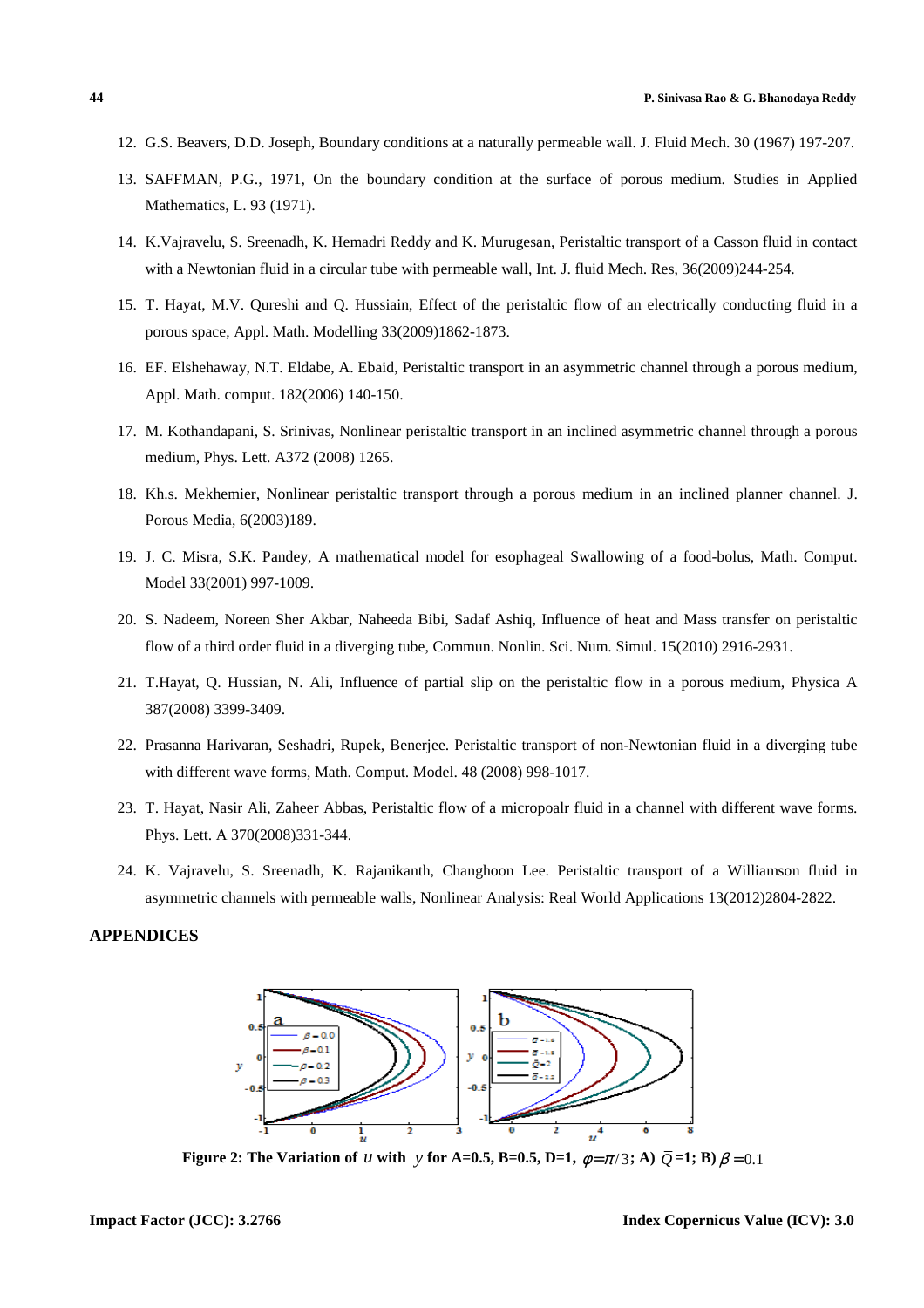

**Figure 3: The Variation of** *dp dx*  **with** *x* for A=0.5, B=0.5, D=1; A)  $\overline{Q}$ =-1, B)  $\beta$  = 0.1



**Figure 4: The Variation of**  $\Delta p$  with  $\overline{Q}$  for A=0.5, B=0.5, D=1; A) $\phi = \pi/3$ ; B)  $\beta = 0.1$ 



**Figure 5: The Variation Of**  $\overline{Q}$  **with** *d* **and**  $\phi / \pi$  **for A=0.9, B=0.5; A)**  $\phi = \pi/3$ **,**  $\beta = 0.1$ **; B) D=1,**  $\beta = 0.1$ 



**Figure 6:** The Variation of  $\Delta p$  with  $\overline{Q}$  and A=0.5, B=0.5, D=1,  $\phi = 0$ ; A)  $\beta = 0$ ; B)  $\beta = 0.1$ 

**www.iaset.us editor@iaset.us**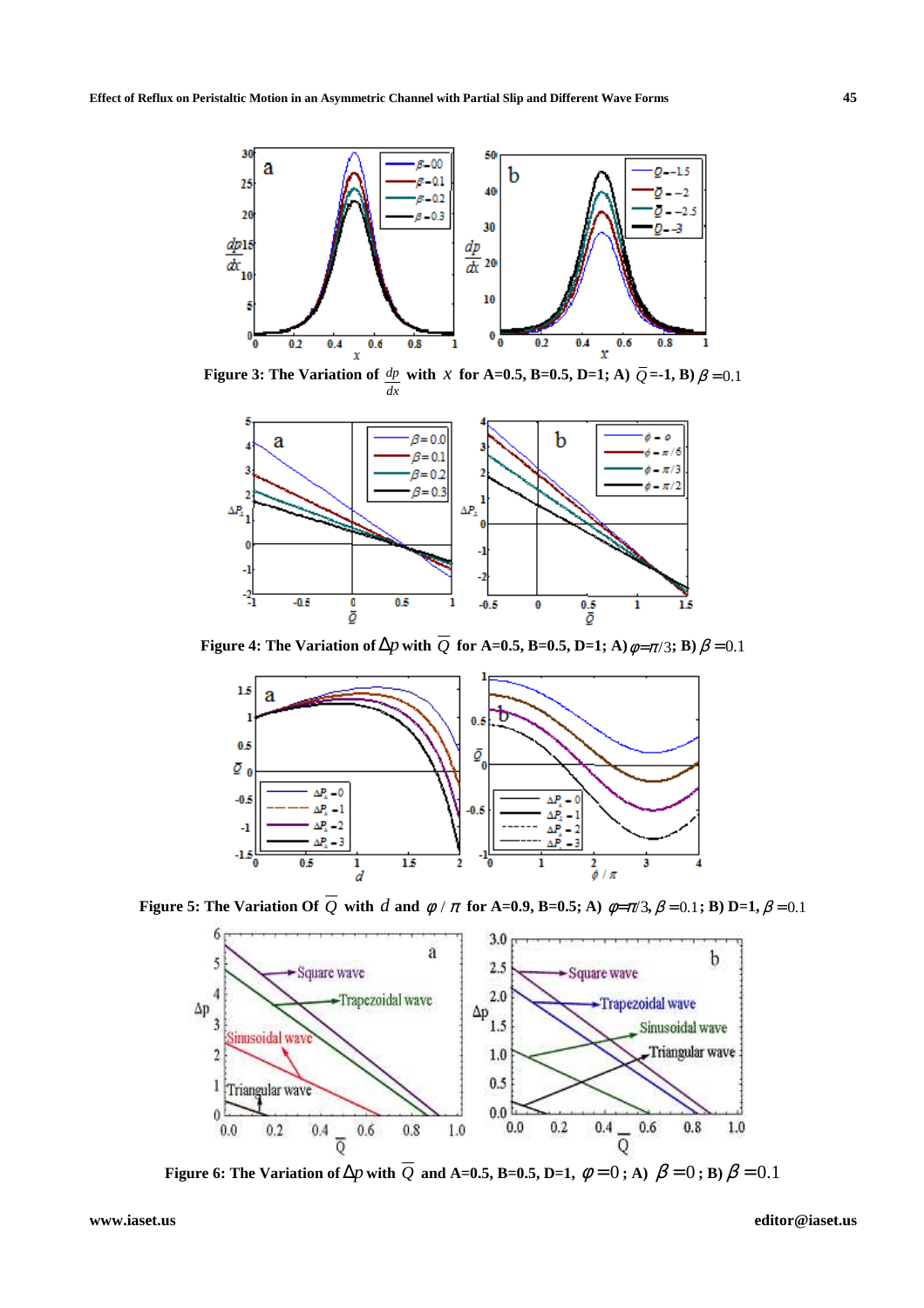

**Figure 7: Streamlines for a=0.5, B=0.5, D=1,**  $\phi = 0$ ,  $\beta = 0.1$  and for Different  $\overline{Q}$ ; A) $\overline{Q}$ =1; B) $\overline{Q}$ =1.5; C)  $\overline{Q}$ =2



**Figure 9: Streamlines for A=0.5, B=0.5, D=1,**  $\beta$  = 0.1,  $\bar{Q}$  =1.5 and for Different  $\phi$ ; A) $\phi$  = 0; B) $\phi$  =  $\pi$ /2; C) $\phi$  =  $\pi$ 



**Figure 10: Trapping and Reflux Limit for Different**  $\phi$  **with A=0.6, B=0.5, D=0.5 and**  $\Delta p = 0.6$